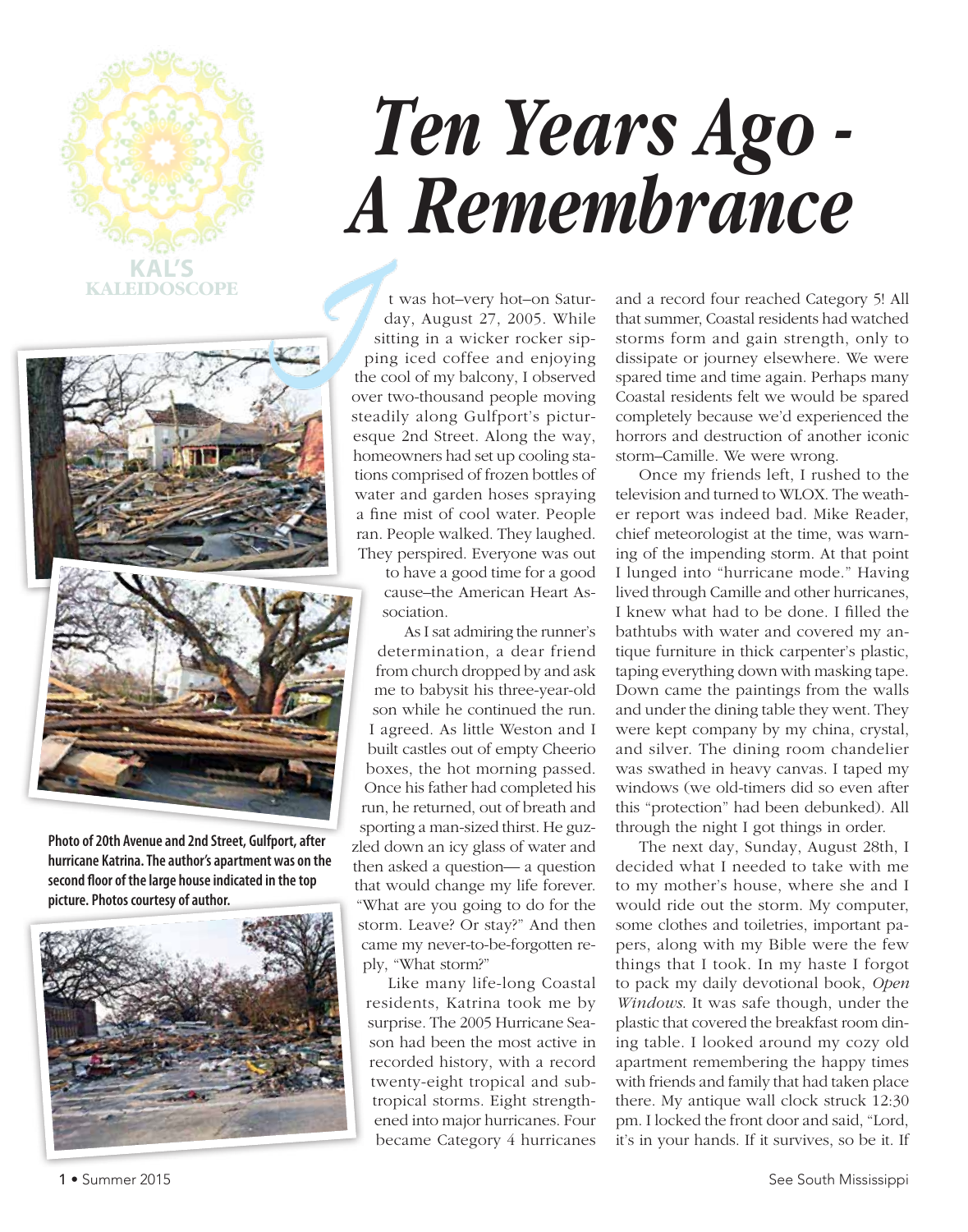not...well...it's only stuff."

Riding east along Beach Boulevard towards Mom's house, I could not help but notice two things: the gorgeous old homes and the rising water. Yikes! I thought. The water's already lapping at the seawall. I remember thinking how lovely the old homes looked, like old friends that I'd known all my life. I remember the moss swaying fitfully in the majestic old oaks, their lush leaves like a leafy-green crown. Little did I know what was in store for them and my family.

When I arrived at Mom's house, she too was in "hurricane mode," as I knew she would be. We had weathered Camille in the hallway of that same house. It was not near water and was not damaged in that storm. I kissed mom, told her that we were in for a really big blow and that we'd best batten down the hatches. She laughed and said, "I watched *All About Eve* the other night...." To which I responded, "Yes, Bette, it's gonna be a bumpy night." Little did we know just how bumpy that night and the following day would be.

My family never evacuated for storms; Katrina was no exception. We'd learned after Camille that once a storm passes, getting back to the Coast was a major problem. We would stay for this one, even though my dear father had passed away. Sitting in front of our television, Mom and I heard the ominous, updated weather report. As the day wore on, the azure-blue sky dissolved into a smear of trembling, grey-black clouds. The moaning wind danced a slow samba. And then the rain began, a syrupy drizzle at first. But later in the evening, it sounded like rocks hitting the roof.

One of Mike Reader's last reports, received before the power went off, informed us that Katrina would make landfall sometime on the morning of Monday, August 29th. "Folks, she's gonna be with us for about eight or nine hours! She gonna bring with her wind gusts of 130mph, and a wall of water twenty-five to thirty feet high in places! And she's gonna leave a whole lot of destruction!" Mom looked at me. I looked at her. We prayed that God would protect us during the dark night and the frightening uncertainty of the following day.

*"Walking atop piles of debris–the ruined and tattered treasures of people's lives–I suddenly fell. The piercing morning sunlight had blinded me. As I stood, brushing filth and blood off my knees, my eyes readjusted to the bright light. It was then I saw it, my apartment! The roof was gone, but the house had survived."* 

For those of you who have never experienced a hurricane, it's difficult to describe in words what living through one is like. Words like horrific, terrifying, and awe-inspiring come to mind, but still fall short. Around 10:00 AM, at the height of the storm, I thought I'd made a mistake by not evacuating. It was then my dear mother asked, "An-

thony, what's another seven-letter word for dictionary?" I looked at her in amazement as she calmly worked a crossword puzzle in the boiling, gray light of that horrifying day. I muttered an answer, and it was at that point that my worries and cares vanished. Mom was not worried, so why should I be?

Late that afternoon, I ventured out. The steamy heat smothered everything it touched. I waved to neighbors. We were thankful we'd experienced no major damage. Roof shingles covered people's yards, along with downed tree limbs and debris blown in by the storm. But we'd survived! Then the radio reports began: The Coast had experienced cataclysmic destruction; many lives had been lost; many people were missing.

I knew I had to get back to my apartment as soon as possible. Any damage would have to be fixed as best I could. And there might be looters—parasitic bottom feeders who descend on destroyed homes like the vicious Harpies of Greek mythology. My homeward odyssey began Tuesday, once the sky was aflame with light. What would normally have been a ten-minute drive along Beach Boulevard turned into a three-hour journey. It was hampered by debris-laden back streets, downed power lines, and distraught drivers. Dazed people walked those back streets trying to find their homes or what was left of them. Tears welled up in my eyes; so much destruction; so much chaos; so many sad people. What would I find when I got home?

Sections of Gulfport's West Railroad Street had been partially cleared; I slowly inched my way along it. I could



*About the Author* Anthony W. Kalberg was born and reared on the Mississippi Gulf Coast and has a background in the arts and stage performance.

A Gulfport resident, he had front-row seats for Hurricanes Betsy, Camille, and Katrina and survived them all. Those life-changing storms have had a major impact on both his writing and his life. *A Chasing of the Wind* is his first novel.

If you enjoy Kal's Kaleidoscope, you might enjoy his first novel, *A Chasing of the Wind,* which was released in October, 2014. You can read the Prologue at his website, www.anthonykalberg.com.

> *Book can be purchased at the Gulfport Galleria, the Southern Bound Book Store or directly from the author via his website.*